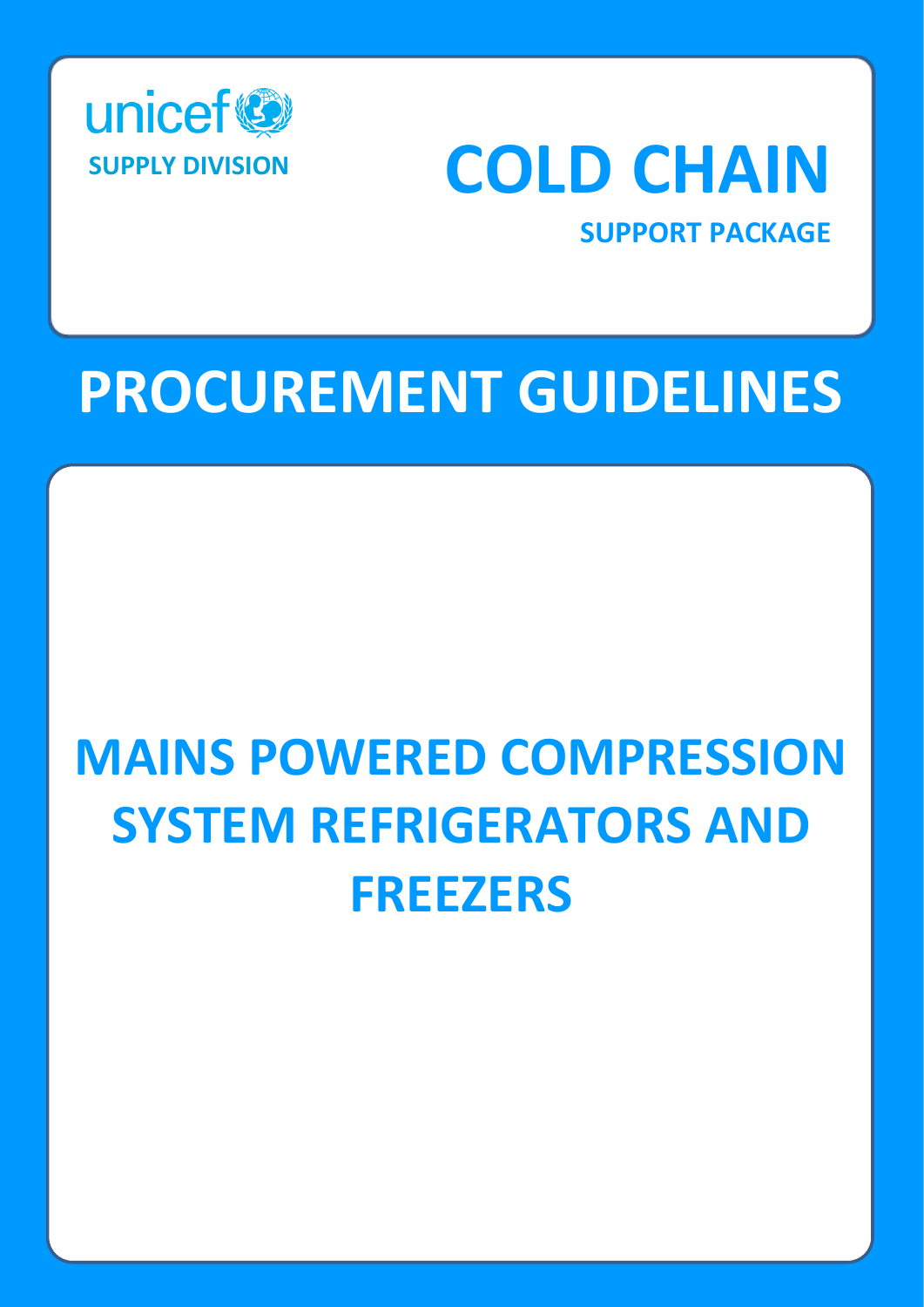# **Procurement Guidelines**

# **Mains Powered Compression System Refrigerators and Freezers**

Key information for UNICEF staff and partners, ensuring the effective and efficient procurement of Cold Chain equipment.

This module gives guidance to the procurement of mains powered compression system refrigerators and freezers for vaccine storage.

> Always make sure that you have the latest version of this document by checking the [CCSP website.](http://www.unicef.org/supply/index_68367.html)

Document Update: January 11, 2021

Suggestions and feedback: sd.coldchain@unicef.org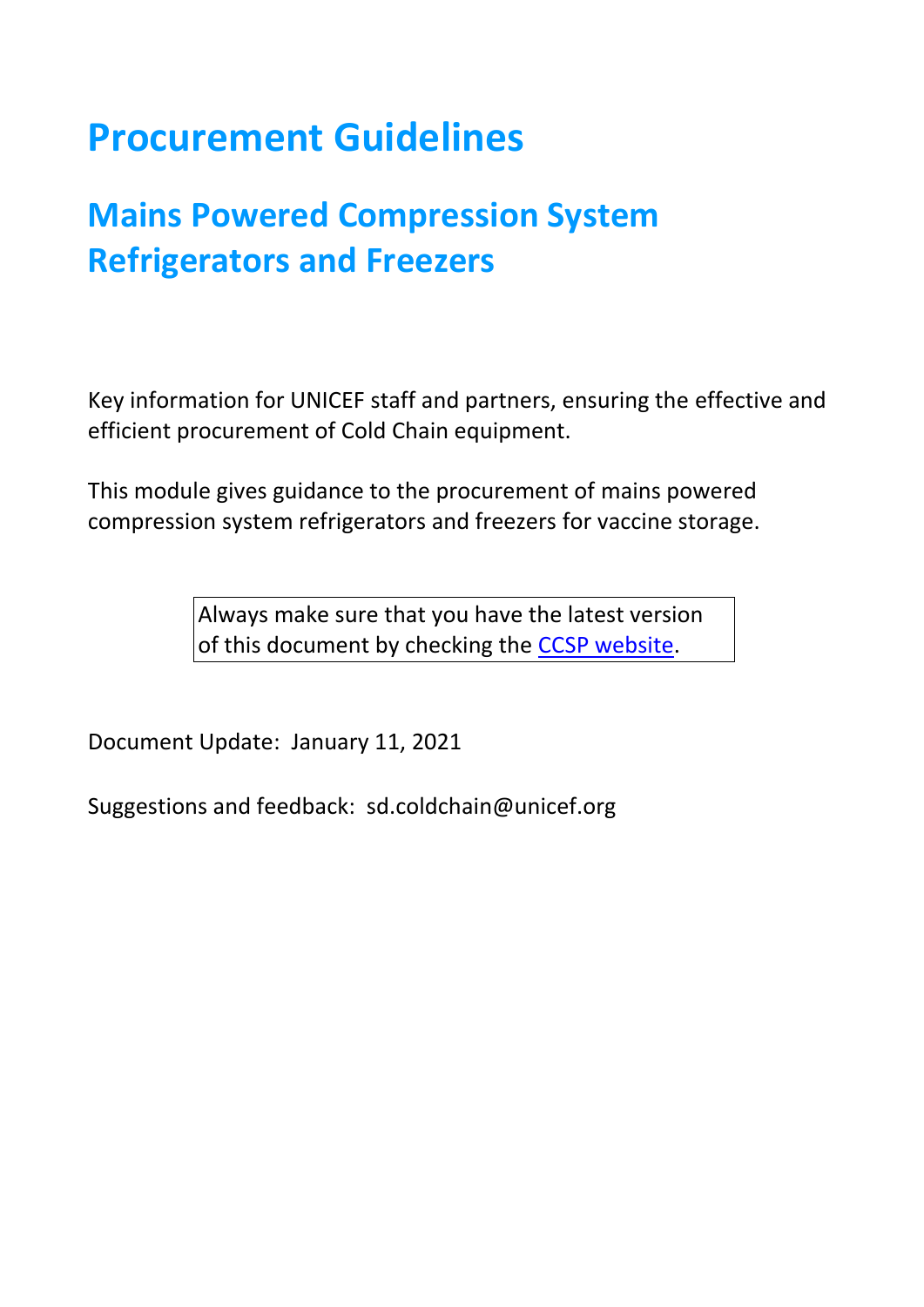# **Contents**

| $\mathbf{1}$   |       |  |  |  |  |
|----------------|-------|--|--|--|--|
|                | 1.1   |  |  |  |  |
|                | 1.2   |  |  |  |  |
|                | 1.3   |  |  |  |  |
|                | 1.4   |  |  |  |  |
|                | 1.4.1 |  |  |  |  |
|                | 1.4.2 |  |  |  |  |
|                | 1.4.3 |  |  |  |  |
|                | 1.4.4 |  |  |  |  |
| $\overline{2}$ |       |  |  |  |  |
|                |       |  |  |  |  |
| 3              |       |  |  |  |  |
| 4              |       |  |  |  |  |
|                |       |  |  |  |  |
|                | 4.1   |  |  |  |  |
|                | 4.2   |  |  |  |  |
|                | 4.3   |  |  |  |  |
|                | 4.4   |  |  |  |  |
| 5              |       |  |  |  |  |
| 6              |       |  |  |  |  |
| 7              |       |  |  |  |  |
| 8              |       |  |  |  |  |
|                |       |  |  |  |  |
| 9              |       |  |  |  |  |
| 10             |       |  |  |  |  |
| 11             |       |  |  |  |  |
| 12             |       |  |  |  |  |
|                |       |  |  |  |  |
|                |       |  |  |  |  |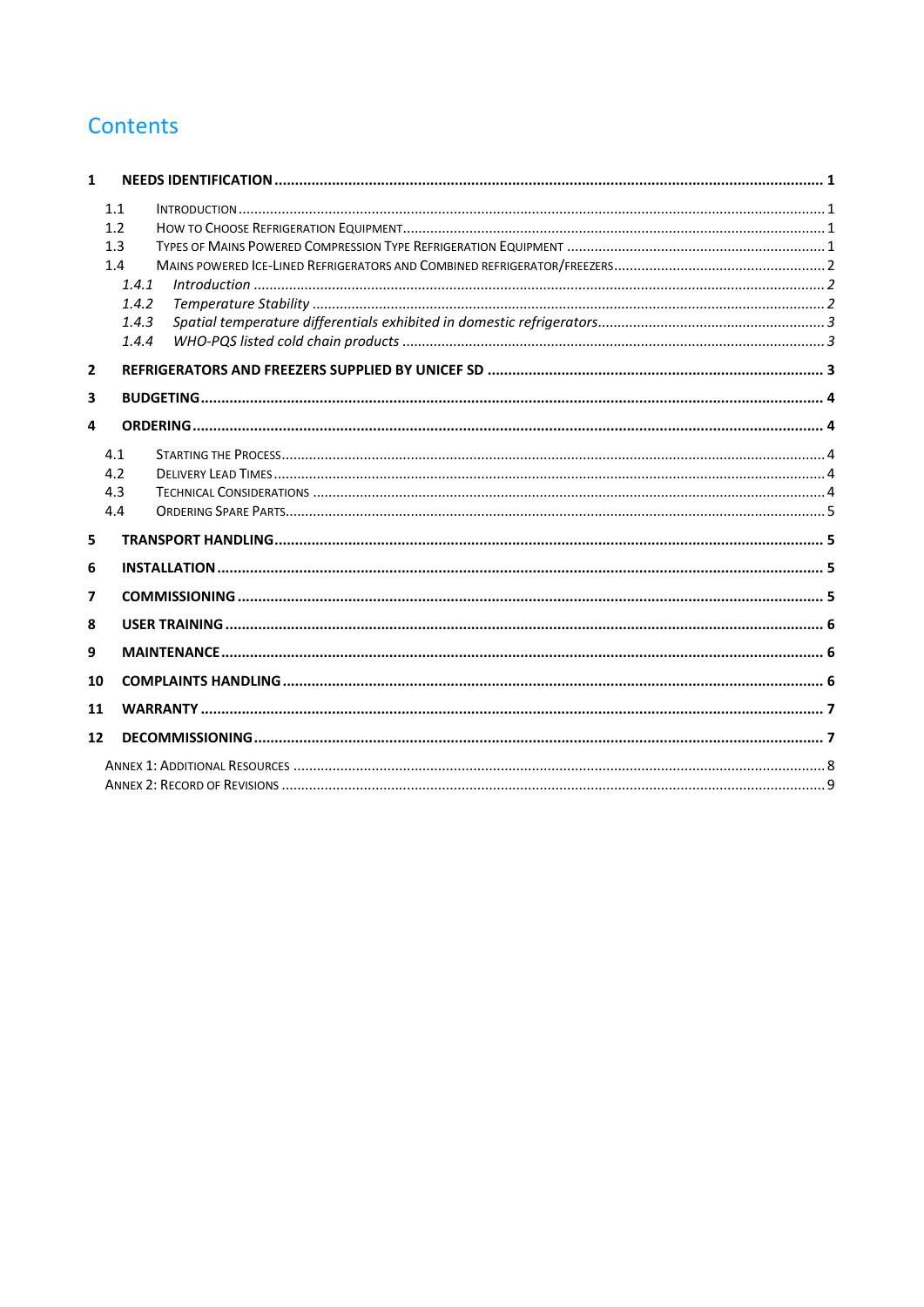# Acronyms

| <b>CCSP</b> | <b>Cold Chain Support Package</b> |
|-------------|-----------------------------------|
| CO          | <b>Country Office</b>             |
| <b>DOA</b>  | Direct Order Arrangement          |
| ilr         | Ice Lined Refrigerator            |
| <b>LTA</b>  | Long Term Arrangement             |
| <b>PHC</b>  | <b>Primary Health Care</b>        |
| PQS         | Performance Quality and Safety    |
| <b>PQT</b>  | <b>Pregualification Team</b>      |
| PS.         | <b>Procurement Services</b>       |
| SD          | <b>Supply Division (UNICEF)</b>   |
| <b>SDD</b>  | Solar Direct Drive                |
| VC          | Vaccine Carrier                   |
| WHO         | World Health Organization         |

- $\checkmark$  In this document the term "Mains Powered" has the same meaning as "On-grid".
- $\checkmark$  All refrigeration system (equipment) discussed in this document are compression type.
- ✓ *Also, Mains Powered ice lined refrigerator or combined refrigerator/freezer has similar meaning with the following:*

*Mains powered compression type refrigerator or combined refrigerator/freezer PQS listed mains powered refrigerator or combined refrigerator/freezer PQS prequalified mains powered refrigerator or combined refrigerator/freezer*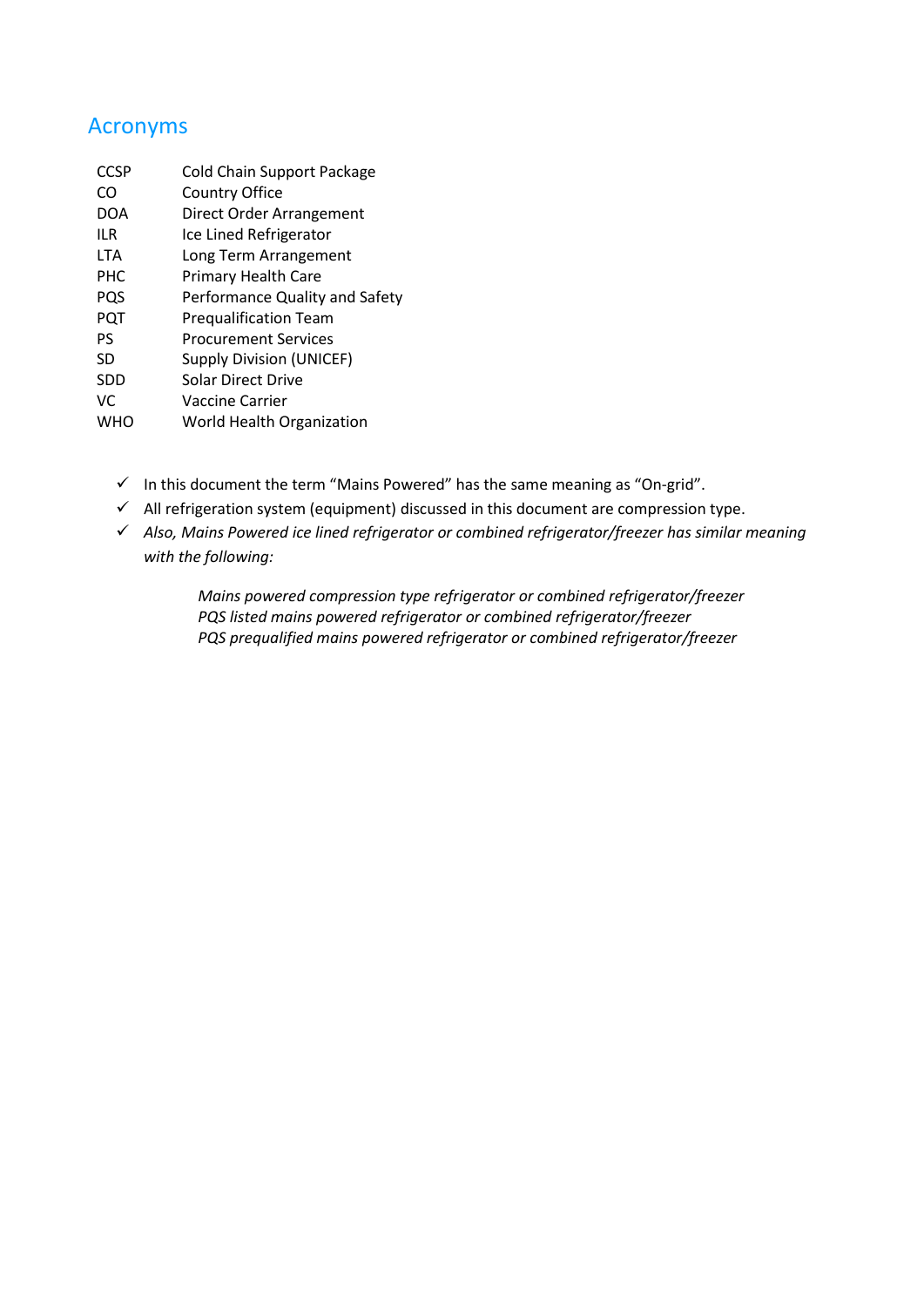# <span id="page-4-0"></span>1 Needs Identification

### <span id="page-4-1"></span>1.1 Introduction

Refrigerators and freezers are an important link in the temperature-controlled supply chain. The decision to acquire additional Cold Chain equipment should be based on several criteria, most important of which are the current existing storage capacities for vaccines and the anticipated future storage requirements. The procurement of Cold Chain equipment should be based on national policy, Expanded Programme of Immunization (EPI) strategies and according to planned national asset acquisition and replacement policies. Acquiring refrigeration equipment calls for the involvement of EPI managers and logisticians to determine required storage capacities.

# <span id="page-4-2"></span>1.2 How to Choose Refrigeration Equipment

In areas with an electricity supply of 8 or more hours during a 24-hour period (whether the source is grid and/or generator), the mains powered refrigeration systems are particularly suitable because they exhibit a holdover time of more than 24 hours. This can prevent vaccines from damage during power interruptions or regular outages.

In areas with less than 8 hours of electricity during a 24 hour period, solar-powered refrigeration equipment should be chosen. Solar powered refrigerators and freezers are available as Solar Direct Drive (SDD) refrigeration equipment. In opting for solar-powered refrigerators and freezers, it is important to note that special parameters need to be



© UNICEF/UN0284442/ Alaidroos Measles and Rubella vaccines are inspected by a health worker at a clinic in Bani Alhareth, Sana'a, Yemen on 9 February 2019.

considered prior to introducing them. System sizing is required for different sites and locations. Refer to the procurement guidelines on [Solar Powered Refrigerators](https://www.unicef.org/supply/documents/e003-solar-direct-drive-refrigerators-and-freezers) and Freezers for further information.

Mains powered Combined Ice Lined Refrigerator/Freezers are refrigerators that include a separate freezer compartment. Depending on the capacity required, it may be necessary to use combined Ice Lined Refrigerator/Freezer equipment or designated ice pack freezers. A decision flowchart for choosing the most suitable option for vaccine storage is given in the WHO [PQS manual](http://apps.who.int/immunization_standards/vaccine_quality/pqs_catalogue/index.aspx) (Section E003.5).

# <span id="page-4-3"></span>1.3 Types of Mains Powered Compression Type Refrigeration Equipment

There are four different types of mains powered compression refrigerators and freezers:

*a. Mains Powered Refrigerator (without freezer compartment)*

The entire unit is used only for keeping vaccines cool at a temperature of +2  $\degree$ C to +8  $\degree$ C

*b. Mains Powered Combined Refrigerator/Freezer*

The unit has two compartments, one for keeping vaccines cool at a temperature of +2  $\degree$ C to +8  $\degree$ C and the other for water packs freezing at -20 $\degree$ C

#### *c. Mains Powered Freezer*

Vaccine/water packs freezer: Designed for freezing of vaccines or water packs Water packs freezer: Designed for the purpose of water pack freezing only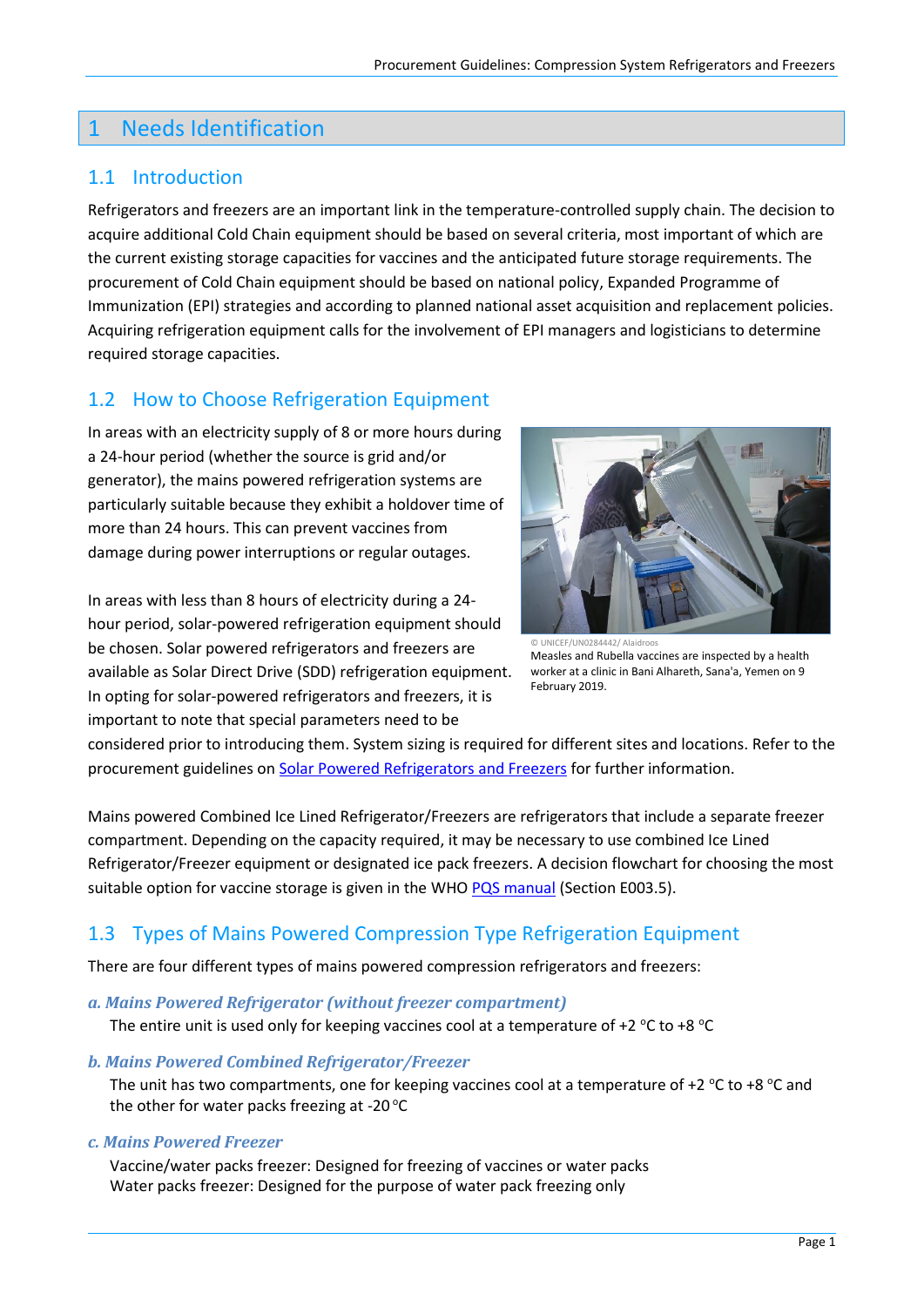# <span id="page-5-0"></span>1.4 Mains powered Ice-Lined Refrigerators and Combined refrigerator/freezers

#### <span id="page-5-1"></span>1.4.1 Introduction

Vaccine storage refrigerators and Combined refrigerator/freezers are designed to operate in different climatic conditions and exhibit special characteristics. Majority of the mains powered refrigerators and combined refrigerator/freezers listed in current PQS are high performing, which means these devices can perform at max ambient temperature of +43  $\degree$ C and at min ambient of +10  $\degree$ C or less. They are known as Ice-Lined Refrigerators, the internal refrigerator walls are lined with coolant packs/tubes. Coolants can be water or PCM. This ensures that during power outages the vaccine is maintained at the recommended temperature for a specific period. The hold-over time is the time it takes for the temperature inside the refrigerator to rise from its minimum temperature of  $2^{\circ}$ C to  $10^{\circ}$ C.<sup>1</sup>

#### <span id="page-5-2"></span>1.4.2 Temperature Stability

An appliance is said to be high performing if it is designed for operation with in an extended ambient temperature range i.e.  $\leq +10^{\circ}$ C min and +43 °C max rated ambient temperature.

High perfroming mains powered refrigerators, freezers and combined refrigerator/freezers listed in current PQS are tested for temperature stability at ambient temperatures of + 43°C in WHO accredited laboratories to ensure that the equipment will perform optimally. They are referred as hot zone appliances.

PQS prequalified Mains powered refrigerators and combined refrigerator/freezers have excellent temperature recovery qualities. Temperature recovery is the fridge's ability to return to its set operating temperature after being



#### Temperature zone symbol

exposed to an elevated temperature. The frequency and duration of door openings will raise the internal temperature of the refrigerator and, depending on the temperature recovery properties this may cause unsafe vaccine storage temperatures.

The temperature recovery in PQS listed refrigerator and combined refrigerator/freezers is very different from domestic refrigerators. PQS prequalified refrigerators and combined refrigerator/freezers are controlled by highly accurate rapid response thermal sensors. Any deviation from the pre-set temperature is registered in good time. For this reason, they do not need to accommodate large loads or contain water bottles to ensure efficient temperature regulation.

Temperature monitoring: Every mains powered refrigerator or combined refrigerator/freezer is supplied with PQS prequalified 30 day electronic temperature logger, with factory-programmed alarms and visual display for monitoring storage conditions in vaccine refrigerators over a 30 day period.

<sup>&</sup>lt;sup>1</sup> Full description of hold-over time: The time in hours during which all points in the vaccine compartment remain between +2°C and +10°C, at the maximum ambient temperature of the temperature zone for which the appliance is rated, after the power supply has been disconnected.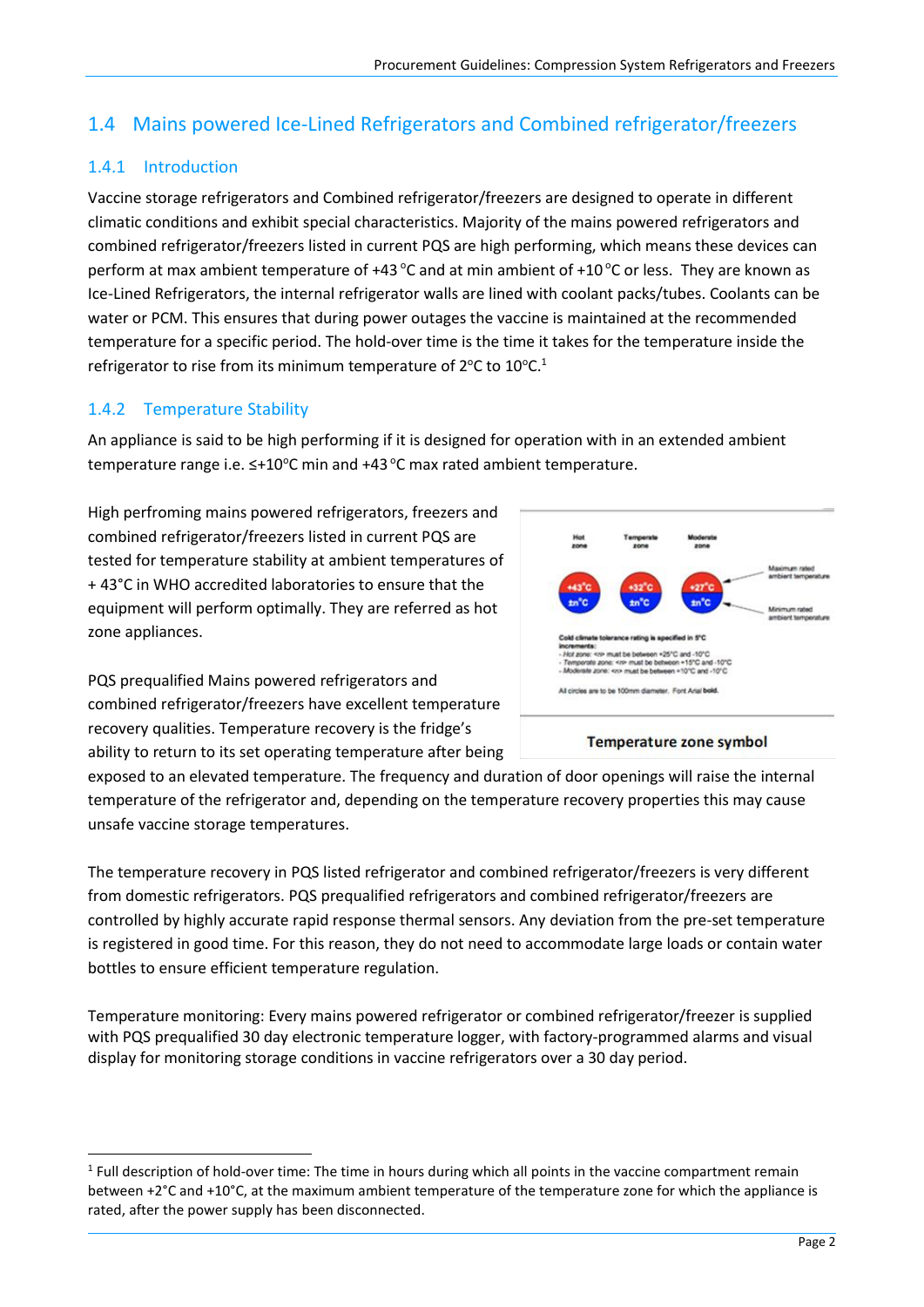#### <span id="page-6-0"></span>1.4.3 Spatial temperature differentials exhibited in domestic refrigerators

Temperature differences inside domestic refrigerators are known as 'spatial temperature differentials'. The temperature inside these models varies from one point to another. Spatial temperature differentials can result from a number of factors ranging from the type of insulation to the method of cooling as well as compartment shapes and loads. For example, the temperature on the top shelf may vary from the temperature on the bottom shelf or from the sides or front to back on each shelf. Fan cooling distributes air in the compartment but this does not guarantee uniform temperatures throughout.

#### <span id="page-6-1"></span>1.4.4 WHO-PQS<sup>2</sup> listed cold chain products

[WHO-PQS](http://apps.who.int/immunization_standards/vaccine_quality/pqs_catalogue/index.aspx) listed Mains powered refrigerators and Combined refrigerator/freezers are specially designed to avoid spatial temperature differentials and ensure uniform temperature distribution - eliminating the possibility of placing vaccine is in a warm or freezing location.

Freeze protection classification: [WHO-PQS](http://apps.who.int/immunization_standards/vaccine_quality/pqs_catalogue/index.aspx) listed Mains powered refrigerators and combined refrigerator/freezers are classified as Grade A, B or C based on the number of user interventions required to ensure freeze protection. This is not applicable for freezers.



Majority of the PQS listed Mains powered refrigerators and combined refrigerator/freezers are Grade A, with user-independent freeze protection (UIFP) feature, which means when the appliance is used within its nominated temperature range (upper hot zone temperature +43°C and minimum rated ambient temperature) there is no intervention required by the user to ensure that the vaccines will not be exposed to freezing temperatures outside of the acceptable temperature range, whatever the position of the vaccines in the vaccine storage compartment.

# <span id="page-6-2"></span>2 Refrigerators and Freezers supplied by UNICEF SD

UNICEF Supply Division (SD) supplies refrigerators and freezers that comply with the quality requirements set by WHO, documented in th[e WHO PQS catalogue.](http://apps.who.int/immunization_standards/vaccine_quality/pqs_catalogue/index.aspx) UNICEF SD procures WHO pre-qualified refrigerators and freezers via Long Term Arrangements (LTAs) The following compression system refrigerators and freezers are supplied by UNICEF SD (LTA, 2018), available from various manufacturers:

|    | Equipment type                                                         | Volume category                                               | Remarks                                                                                                          |
|----|------------------------------------------------------------------------|---------------------------------------------------------------|------------------------------------------------------------------------------------------------------------------|
| 1. | Mains powered refrigerators or<br>Combined refrigerator/freezers       | $30L$<br>≥30, <60L<br>≥60, < 90L<br>≥90, <120L<br>$\geq$ 120L | Every equipment is supplied with PQS prequalified voltage<br>stabilizer and 30-day electronic temperature logger |
| 2. | Solar direct derive refrigerators or<br>Combined refrigerator/freezers | $30L$<br>≥30, <60L<br>≥60, <90L<br>≥90, <120L<br>$\geq$ 120L  | Every equipment is supplied with PQS prequalified 30-day<br>electronic temperature logger                        |

<sup>&</sup>lt;sup>2</sup> WHO PQS is the WHO product quality system. PQS stands for Performance, Quality and Safety.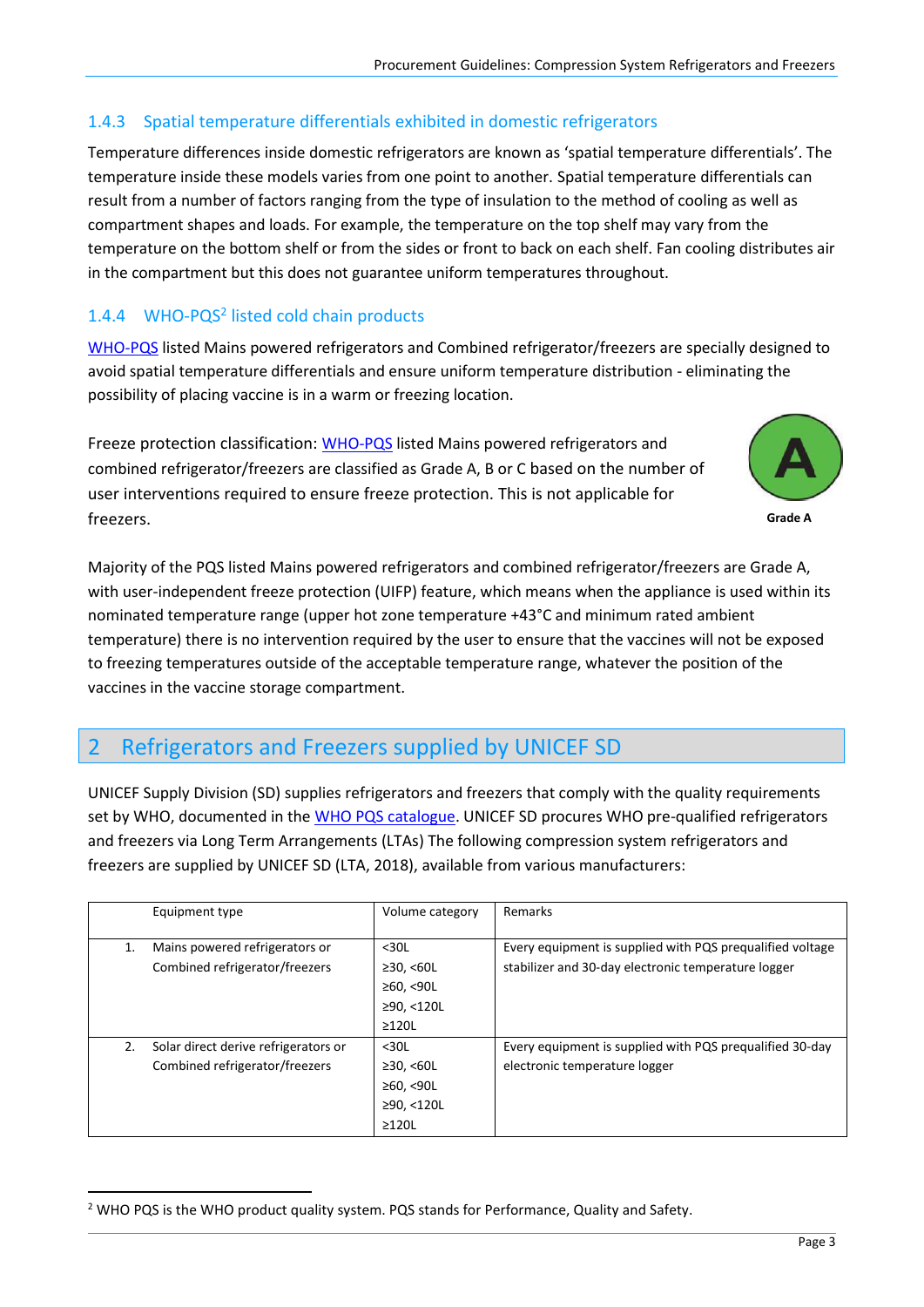|    | Mains powered Vaccines/water<br>packs freezers | ≥90, <120L<br>$\geq$ 120L | Every equipment is supplied with PQS prequalified voltage<br>stabilizer and thermometer with digital display |
|----|------------------------------------------------|---------------------------|--------------------------------------------------------------------------------------------------------------|
| 4. | Mains powered water packs freezers             | $\geq$ 120L               | Every equipment is supplied with PQS prequalified voltage<br>stabilizer and thermometer with digital display |
|    | SDD water packs freezers                       | ≥30, <90L                 | Every equipment is supplied with thermometer with digital<br>display                                         |

NB: An appliance is said to be high performing if:

- Mains powered refrigerator or Combined refrigerator/freezer is: Tested for Grade A, with max rated ambient temp of +43˚C and min +10˚C or less
- Solar direct derive refrigerator or Combined refrigerator/freezer is: Tested for Grade A, with max rated ambient temp of +43˚C and min +10˚C or less
- Mains powered vaccines/water packs freezer is with max rated ambient temp of max +43˚C
- Mains powered water packs freezer is with max rated ambient temp of +43oC
- SDD water packs freezer is with max rated ambient temp of +43˚C

# <span id="page-7-0"></span>3 Budgeting

For information about budgeting for procurement, refer to the [General Procurement Guidelines](https://www.unicef.org/supply/documents/general-procurement-guidelines-cold-chain-equipment).

#### <span id="page-7-1"></span>4 Ordering

#### <span id="page-7-2"></span>4.1 Starting the Process

Refer to th[e General Procurement Guidelines](https://www.unicef.org/supply/documents/general-procurement-guidelines-cold-chain-equipment) and the [UNICEF SD Procurement Services](http://www.unicef.org/supply/index_procurement_services.html) website for general guidance on how to order Cold Chain products and services. In the event that the General Procurement Guideline does not provide sufficient information, please contact the [Supply Division Procurement Services](http://www.unicef.org/supply/index_procurement_services.html) for specific queries.

#### <span id="page-7-3"></span>4.2 Delivery Lead Times

<span id="page-7-4"></span>Refer to the section 'When to Order' in the document '[General Procurement Guidelines](https://www.unicef.org/supply/documents/general-procurement-guidelines-cold-chain-equipment)'.

#### 4.3 Technical Considerations

#### *a. Generator*

In some locations, the electricity supply for the refrigerators and freezers is not stable and reliable. In these cases, solar direct drive refrigeration systems are recommended, or a standby generator should be in place. T

#### *b. Voltage Stabilisers*

Refrigerators and freezers have components that are sensitive to power fluctuations. Intermittent national grid power supply, as well as stand-by generators during start-up on heavy load pick-up and shut down, resulting in transients that contribute to system failure. This creates high surges that are detrimental to sensitive components and accessories, leading to their failure. Therefore, UNICEF supplies a voltage stabiliser with every mains powered equipment.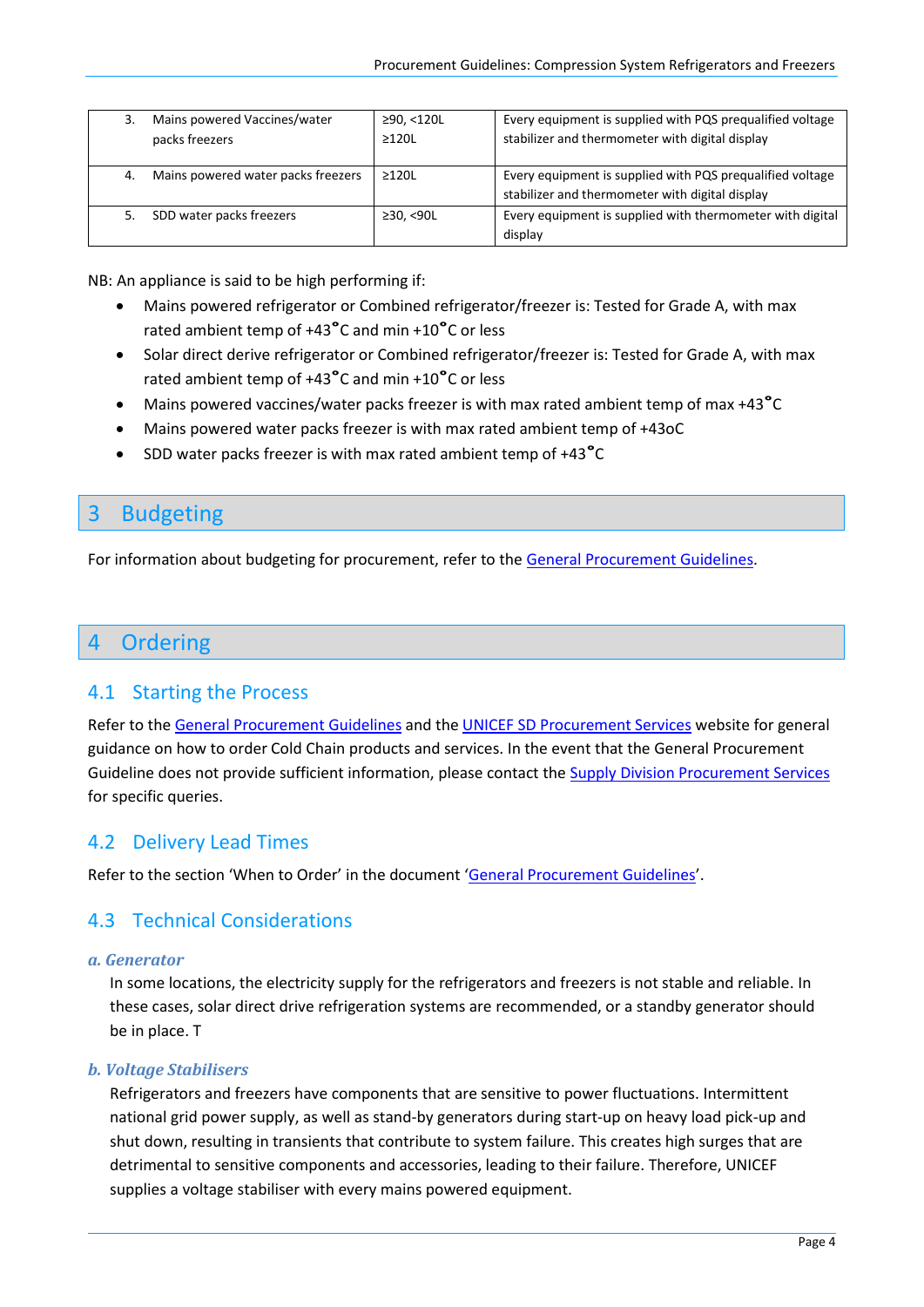#### *c. Weight and Volume Factors*

Estimated weights and volumes of refrigerators and freezers are listed in the [UNICEF Supply Catalogue](https://supply.unicef.org/all-materials/cold-chain-equipment.html) (click on equipment item for detailed information).

#### <span id="page-8-0"></span>4.4 Ordering Spare Parts

When ordering refrigerators and freezers, the manufacturers' guidelines should be observed in ordering spare parts and consumables. The situation in some countries is such that spare parts cannot be sourced locally at short notice. In these circumstances it may be prudent to order essential spare parts together with the equipment. Some countries have a maintenance workshop tasked with the maintenance and repair of Cold Chain equipment. Such a workshop may keep a stock of essential spare parts, which facilitates a rapid response in case of equipment breakdown. Refer to the Manufacturers' Product Documentation/PQS equipment data sheet/ SD list of spare parts for details on recommended spares.



EF/DENM2014-00517/Haile Maintenance of a refrigerator in Haiti. Common spare parts for compressor type refrigerators include compressors and thermostats.

# <span id="page-8-1"></span>5 Transport Handling

Transport handling for compression system refrigerators and freezers requires caution. In the unlikely event of oil circulation in the refrigeration circuit of a compression refrigerator and freezer system, the equipment will be rendered inoperative. Compression refrigerators and freezers should always be transported in the upright position to avoid the oil in the compressor getting into the system cycle. After transportation of these products, a minimum of three hours should be allowed for the stabilisation of the oil before connecting to the power supply.

The necessary local resources for transportation, manpower and time should be included in the planning process. For further information on transport issues refer to the document [General Procurement](https://www.unicef.org/supply/documents/general-procurement-guidelines-cold-chain-equipment)  [Guidelines](https://www.unicef.org/supply/documents/general-procurement-guidelines-cold-chain-equipment).

#### <span id="page-8-2"></span>6 Installation

The efficiency of refrigeration cooling systems depends on dissipation of heat from the condenser. For the efficient operation of refrigerators and freezers, it is recommended that they are installed with a minimum space of 200 mm from the wall to allow for adequate air circulation. This also allows ample space for technicians when they carry out preventive maintenance.

#### <span id="page-8-3"></span>**Commissioning**

Equipment commissioning is a formalised process through which equipment is tested, demonstrated and officially accepted by the owner. Equipment commissioning needs to be conducted to ensure that equipment is functioning properly before it is used. In the case of Cold Chain equipment other than cold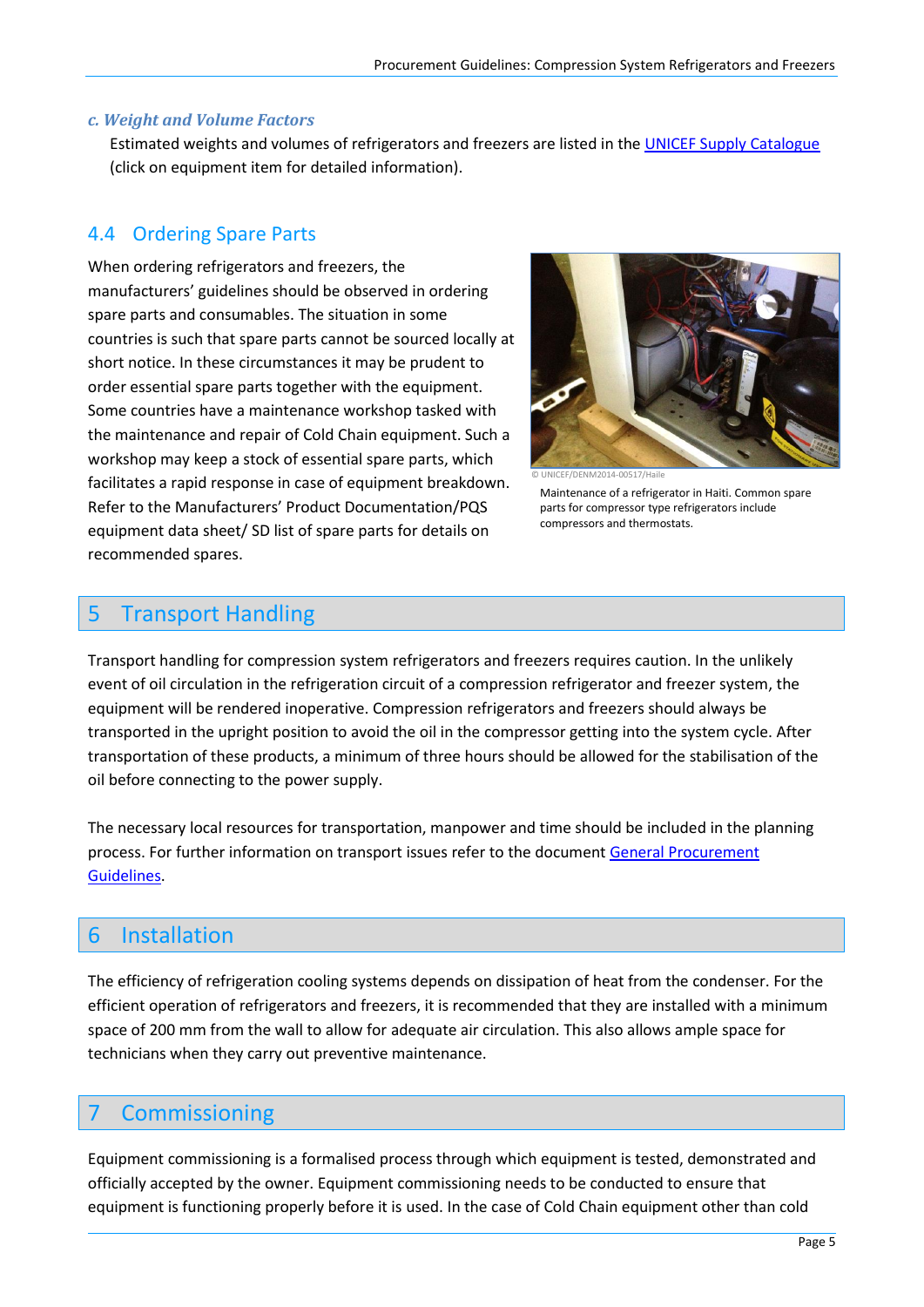and freezer rooms, there is no formal commissioning procedure. The forwarding agent delivers the goods to the destination, after which the beneficiary takes care of in-country distribution and installation.

# <span id="page-9-0"></span>8 User Training

In order for refrigerators and freezers to deliver their intended services, staff using the equipment need to be trained in using the equipment correctly. Training should include routine and preventive maintenance actions, including:

- a) temperature monitoring
- b) cleaning of the equipment
- c) fault reporting.

The User Manual supplied by the manufacturer is an important source of information. Refer to the Manufacturers' Product Documentation for further information on correct use of the equipment and the WHO vaccine management handbooks.



© UNICEF/UN070232/Hatcher-Moore A health worker packs icepacks into a large cold box, which will be filled with vaccines, ahead of a rural vaccination drive in Koch county, at the hospital in Bentiu, South Sudan, Friday 5 May 2017.

# <span id="page-9-1"></span>9 Maintenance

Maintenance serves the purpose of keeping refrigerators and freezers in good working order throughout their lifetime. A distinction is made between corrective and preventive maintenance.

The following functions should be carried out periodically to ensure efficient operation of vaccine refrigerators and freezers.

- a) Regular dusting of the evaporator and compressor
- b) Defrosting when ice build-up is noticed on the evaporator
- c) Cleaning of door seals and application of talc power
- d) Periodic greasing of hinges

The frequency of these maintenance actions will depend on local circumstances. In addition, supplier specific preventive maintenance tasks should be followed. Refer to the Manufacturers' Product Documentation for further information on routine maintenance.

# <span id="page-9-2"></span>10 Complaints Handling

For Complaints Handling procedures refer to the [General Procurement Guidelines](https://www.unicef.org/supply/documents/general-procurement-guidelines-cold-chain-equipment).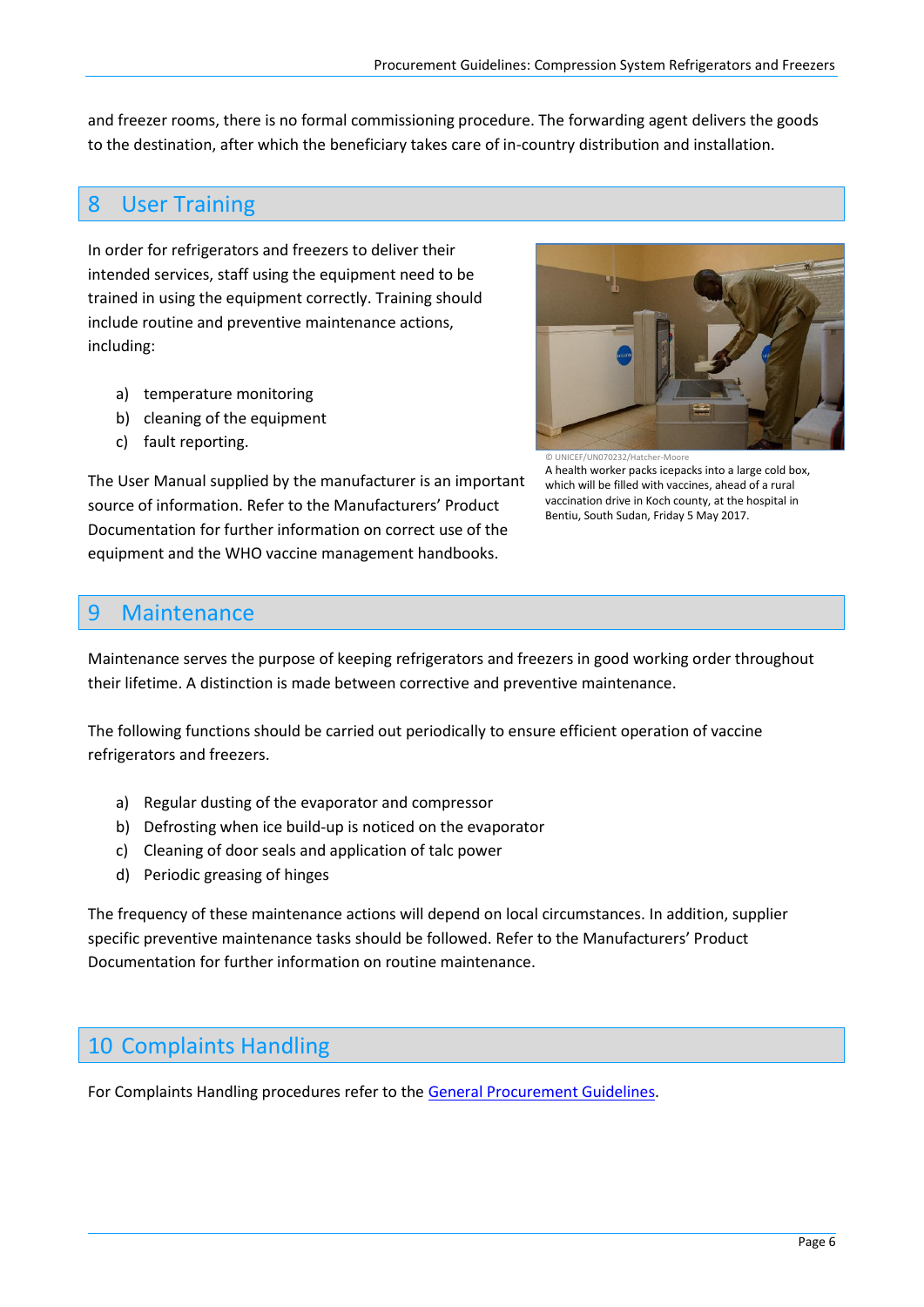# <span id="page-10-0"></span>11 Warranty

For Warranty issues refer to the [General Procurement Guidelines](https://www.unicef.org/supply/documents/general-procurement-guidelines-cold-chain-equipment).

# <span id="page-10-1"></span>12 Decommissioning

Decommissioning refers to the process of writing-off and physically disposing of equipment that is no longer cost-effective. Countries are advised to adhere to national public sector procedures for the correct disposal of health sector physical assets.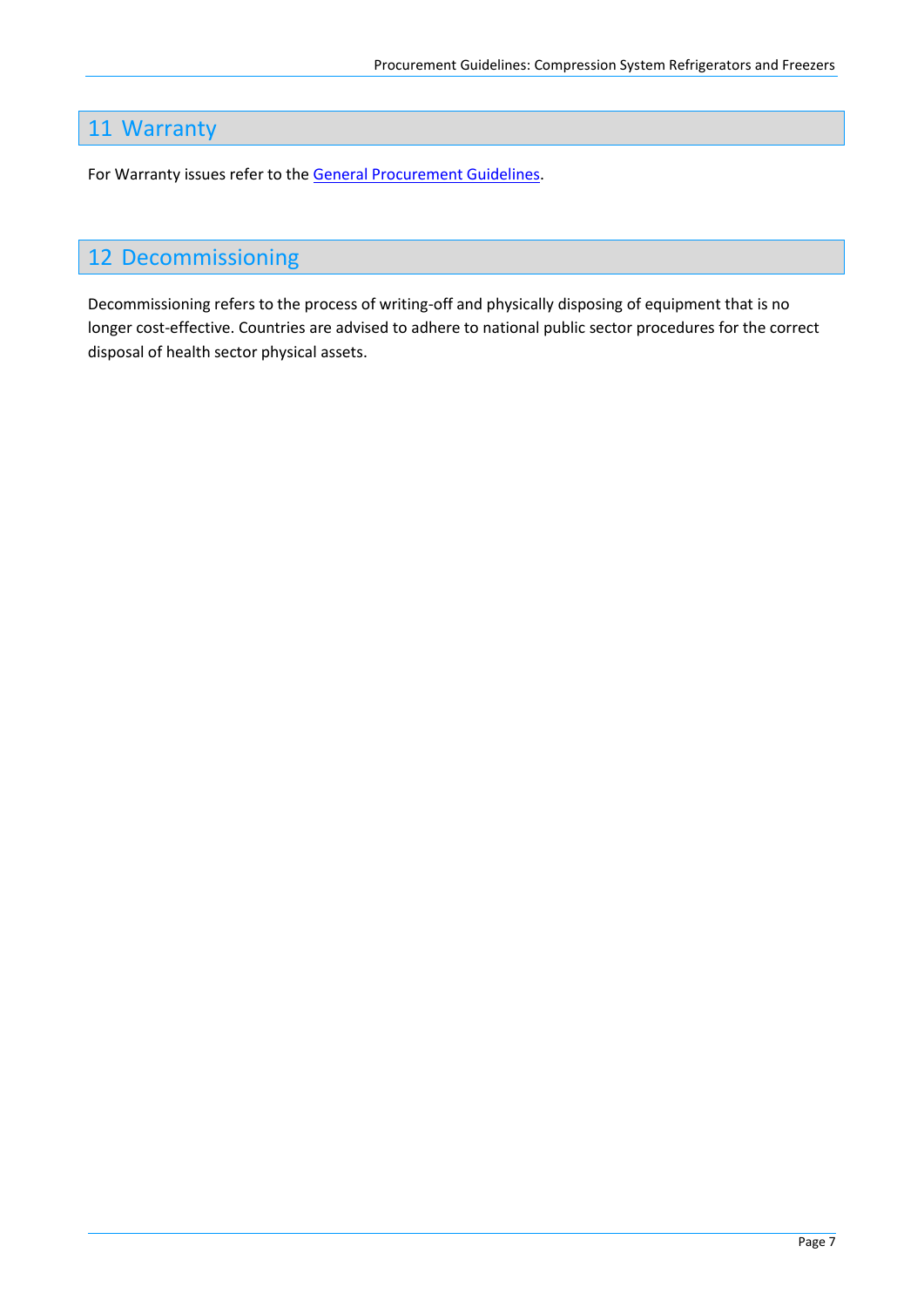# <span id="page-11-0"></span>Annex 1: Additional Resources

Links to additional resources specifically on Mains powered compressor type refrigerators and freezers.

| Description                        | <b>Source</b>                                                |
|------------------------------------|--------------------------------------------------------------|
| Technician's Handbook for          | Technet-21 website                                           |
| Compression Refrigerators, Part A: |                                                              |
| Servicing and Repair Techniques    |                                                              |
| Technician's Handbook for          | Technet-21 website                                           |
| Compression Refrigerators, Part B: |                                                              |
| <b>Faults and Fault Finding</b>    |                                                              |
| Handbook for Vaccine and Cold      | <b>UNICEF website (India)</b>                                |
| <b>Chain Handlers</b>              |                                                              |
| The UNICEF supply catalogue, Cold  | https://supply.unicef.org/all-materials/cold-chain-          |
| Chain Equipment                    | equipment.html                                               |
|                                    |                                                              |
| <b>WHO Vaccine Management</b>      | https://apps.who.int/iris/bitstream/handle/10665/255749/WHO- |
| Handbook Module VMH-E3-01.1        | IVB-17.06-eng.pdf?sequence=1                                 |

Note: Users of this manual are invited to suggest additional resource materials, to add to this list.